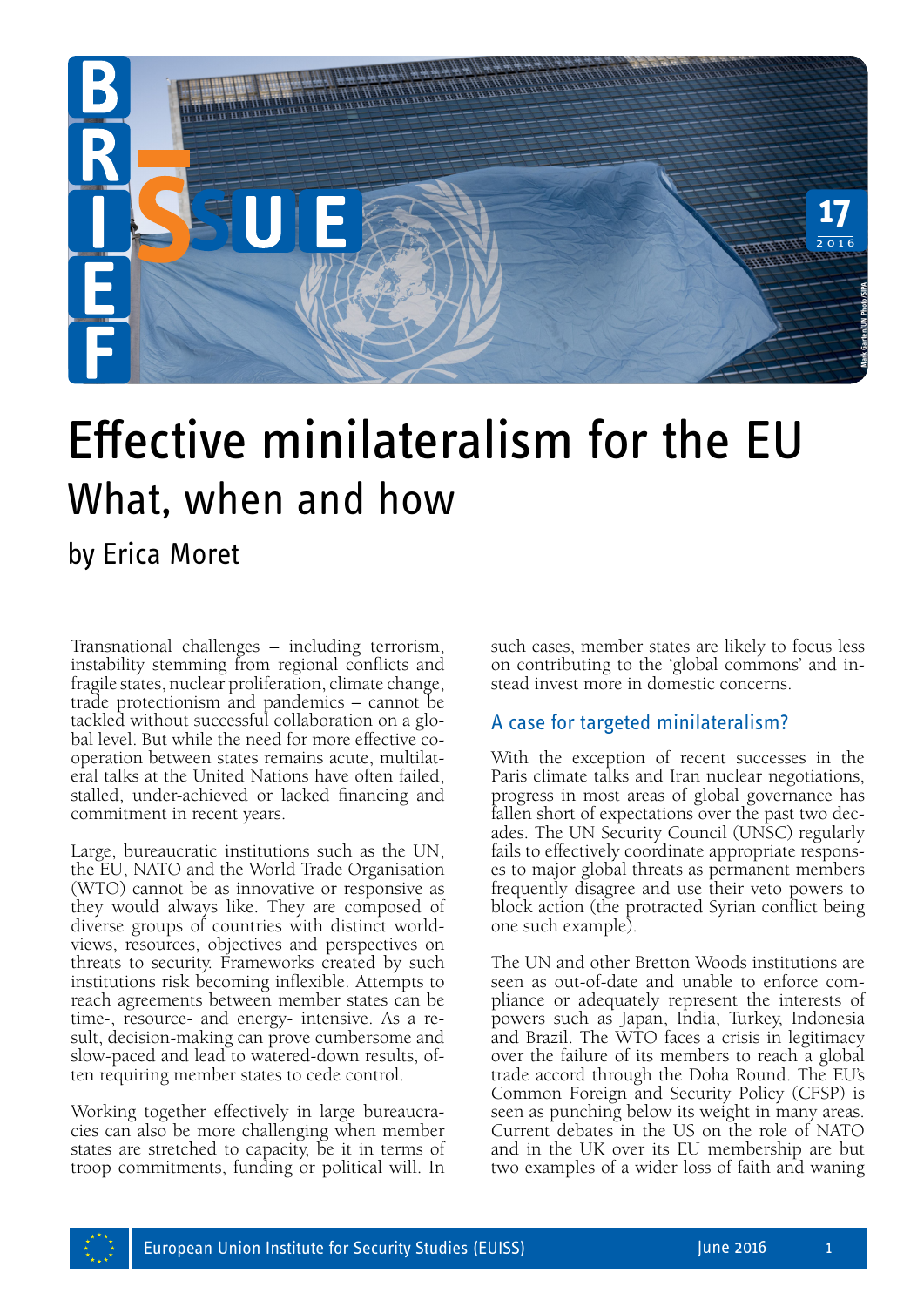solidarity in international and regional institutions.

A characteristic of 21st century international gov- ernance is the rising importance of alternative types of collective cooperation. Arrangements based on bilateral or 'minilateral' alliances can allow coun- tries to achieve more with less and react flexibly in response to new challenges. Seen by many as a necessary way forward to break the stalemate that characterises today's global governance structures, *ad hoc* arrangements occurring outside formal structures have scope for supporting and enhanc- ing action taken at the multilateral level. Smaller sized groups, based on shared interests, values or relevant capabilities, can reach an agreement more quickly, and often with bigger and better results.

Minilateralism describes the diplomatic process of a small group of interested parties working to- gether to supplement or complement the activities of international organisations in tackling subjects deemed too complicated to be addressed appro- priately at the multilateral level. The process is described by a plethora of terms, including 'smart multilateralism', 'plurilateralism' (in trade) and, in foreign and security policy, 'pooling and shar- ing' (e.g. through the European Defence Agency), 'smart defence' (in NATO),'coalitions of relevant players', 'contact groups', 'core groups' and 'shap-<br>ing powers' (or *Gestaltungsmächte* as recently pro-<br>posed by the German Ministry of Foreign Affairs). The process can also include codes of conduct, strategic partnerships and engagement with nonstate actors and transnational networks, including NGOs or moderate religious groups.

Richard Haass, presi- dent of the Council on Foreign Relations, has categorised four types of minilateral group-<br>ings. The first, 'elite<br>multilateralism'. demultilateralism', scribes groups such as the G20, composed of powers that serve a leading or pivotal role in a particular domain. The second, 'regional multilateralism', refers to the proliferation of bilateral

'Minilateralism describes the diplomatic process of a small group of interested parties working together to supplement or complement the activities of international organisations in tackling subjects deemed too complicated to be addressed appropriately at the multilateral level.'

and regional trade pacts, particularly those in Asia, which have arisen in light of the WTO deadlock. The third, 'functional multilateralism', refers to 'coalitions of the willing and relevant' and can address small chunks of governance as a first step in addressing a wider problem; also termed 'global

governance in pieces' by Stewart Patrick, senior fellow at the Council on Foreign Relations. The fourth, 'informal multilateralism', describes actions employed by national governments to implement measures in line with global norms, particularly in the financial sphere in cases where multilateral agreement is blocked by national parliaments.

### Minilateralism on the rise?

Small groupings of actors working together, either inside or outside the multilateral context, is not a new phenomenon. The Group of 7 (G7), composed of the world's major advanced economies, was forged in the 1970s. In the same decade a group of NATO members worked together to establish an Airborne Early Warning and Control Programme to provide a surveillance capability that could support NATO's wider efforts.

NATO has gone on to champion 'smart defence', which includes pooling and sharing of capabilities, harmonising requirements and improving coordination in areas such as cyber and ballistic missile defence. In turn, the European Defence Agency developed the 'Pooling and Sharing Initiative', which prioritises small-scale collaboration in areas such as air-to-air refuelling and maritime surveillance.

In the EU, Permanent Structured Cooperation (PESCO) in defence was introduced through Article 46 of the Lisbon Treaty (TEU), allowing core groups of countries that have fulfilled critement to enter into closer cooperation to enhance European defence. Article 44, in turn, allows for the Council to 'entrust the implementation of a task

> to a group of member states which are will-<br>ing and have the capa-<br>bilities needed to carry out such an operation', particularly with refer- ence to CSDP military operations and civilian missions. Furthermore, 'enhanced cooperation' (Title IV TEU) allows a minimum of nine EU member states to establish advanced cooperation within EU struc-

tures. These are all enabling provisions which may or may not be implemented – but they do exist.

Outside of the EU, rising powers have sought to work together in *ad hoc* groupings, including through the BRICS' New Development Bank, given

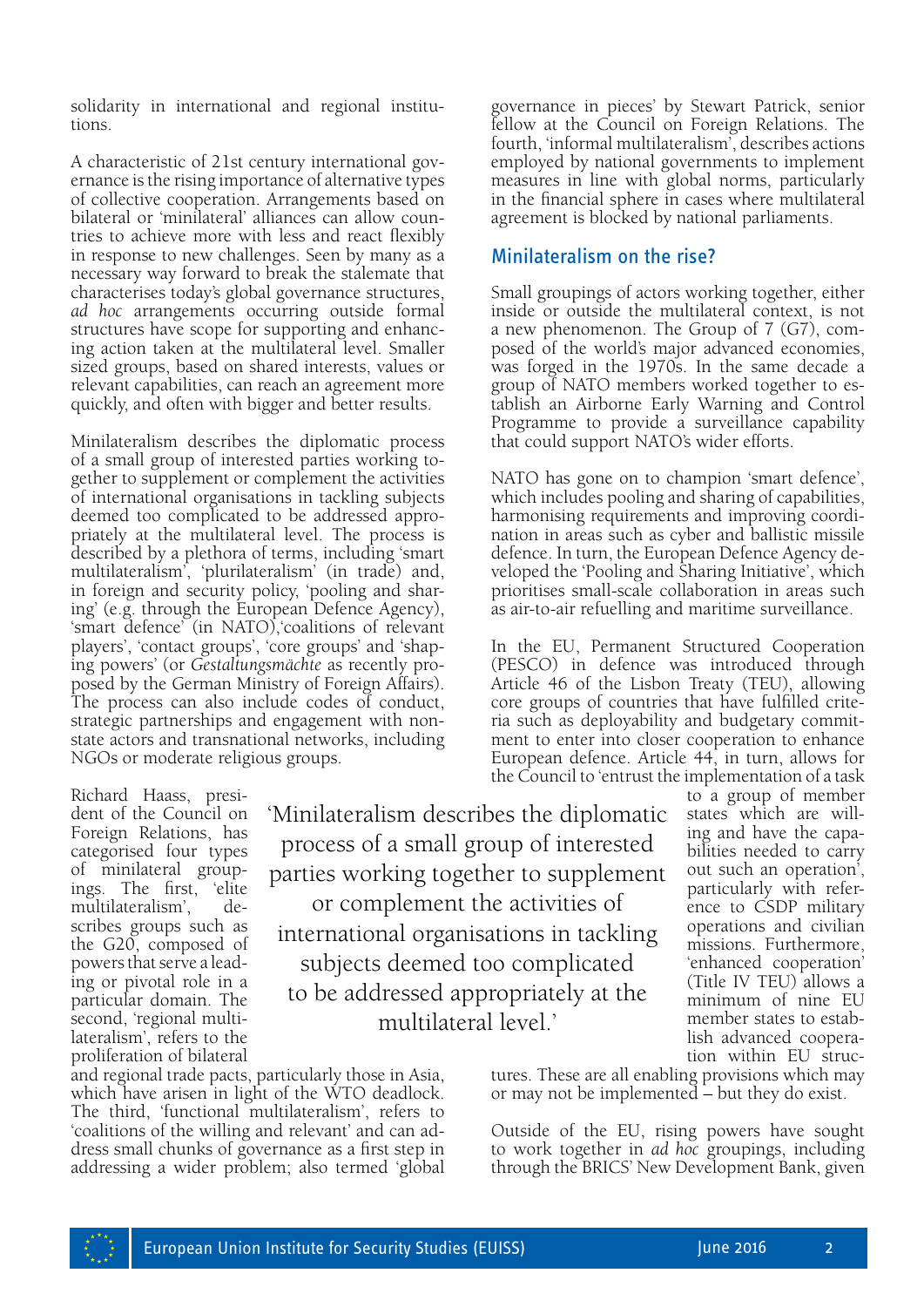the failure of international institutions to adapt to their ascent and better accommodate their interests. At times, rising powers such as India, China and Brazil have tried to build alliances with established powers – demonstrating commitment to preserving the *status quo* in the global system. At other times, they have pursued a leadership role for a group of less prominent, marginalised states – suggesting commitment to a more revisionist agenda.

#### What recipes for success?

*Ad hoc* minilateral arrangements are far from ideal,

of course. They are invariably less inclusive and predictable than formal international institutions and can suffer from a lack of legitimacy. They can also cloud the chain of command and lead to duplication of effort. Unless used carefully, they could undermine the effective-

'Despite their weaknesses, these *ad hoc* mechanisms are clearly here to stay and can bring some benefits to regional and global governance, including flexibility, innovation, compartmentalisation and speed.'

ness of international institutions and contribute to a global descent into rival alliances.

Such arrangements are often voluntary rather than legally binding. They also risk that some members will sit on the fence and not pull their weight, or use their involvement to argue against contributing or investing in other areas. In the case of the EU, the establishment of minilateral groups presuppos es that their activities have been mandated or authorised by all member states. The rule of unanimity remains at the decision-making level in CFSP, with a few listed exceptions.

Despite their weaknesses, these *ad hoc* mechanisms are clearly here to stay and can bring some benefits to regional and global governance, including flexibility, innovation, compartmentalisation and speed. As such, the challenge is to help them suc ceed. So what makes a minilateral alliance successful in achieving its stated aims?

First is improved dialogue within international in stitutions on whether, and under which conditions, minilateral initiatives should be permitted, or be better supported. This can only take place when consensus is achieved that such alliances do not pose a threat, but instead can serve a positive complementary role under the right circumstances.

Second is size. Moises Naim at the Carnegie Endowment for International Peace has sought to outline the ideal number of participants in minilateral groupings, concluding that some where around 20 is optimal. On matters of global trade, for example, the G20 accounts for 85% of the world's economy and on climate change, the world's 20 top polluters account for 75% of the planet's greenhouse gas emissions. This number is consistent with a recently-formed alliance seeking, with great difficulty, to stem the multi-layered conflict in Syria – currently led by the US and Russia, with participation from the UN, the Arab League, the EU, China, Turkey, Egypt, France, Germany, the UK, Italy, Iran, Iraq, Jordan, Lebanon, Oman, Qatar, Saudi Arabia and the UAE.

> Elsewhere, conflict resolution has often been tackled by smaller groupings. From the Dayton Peace Agreement (signed in 1995 by the Federal Republic of Yugoslavia, the Republic of Bosnia and Herzegovina and Croatia, and witnessed

by the US, UK, EU, France, Germany and Russia), to the more recent Normandy format (Germany, France, Ukraine and Russia) seeking to resolve the conflict in eastern Ukraine.

In the context of non-proliferation, smaller groupings also appear preferable, as illustrated by the Six Party Talks on North Korea (Republic of Korea, North Korea, the US, China, Japan and Russia) and the eight actors involved in Iran talks (E3+3 – France, Germany, the UK, the US, Russia and China – alongside the EU and Iran).

Third is communication and coordination between and within international institutions. In the con text of European defence, for instance, successful outcomes require that the various minilateral initiatives underway are coordinated carefully with one another to avoid replication of effort. Similarly, im proved dialogue is also vital between organisations such as NATO, the EU and the UN, particularly in relation to multiple coalitions operating in conflict zones.

Fourth, minilateral initiatives appear more likely to succeed if their efforts are facilitated and supported by the multilateral institutions under which they are housed. Vivien Pertusot of the *Institut français des relations internationales* (IFRI) has suggested that international organisations such as NATO and<br>the EU could facilitate exchanges between minilateral groups; serve as a mediator over competing agendas; provide expertise where required; help